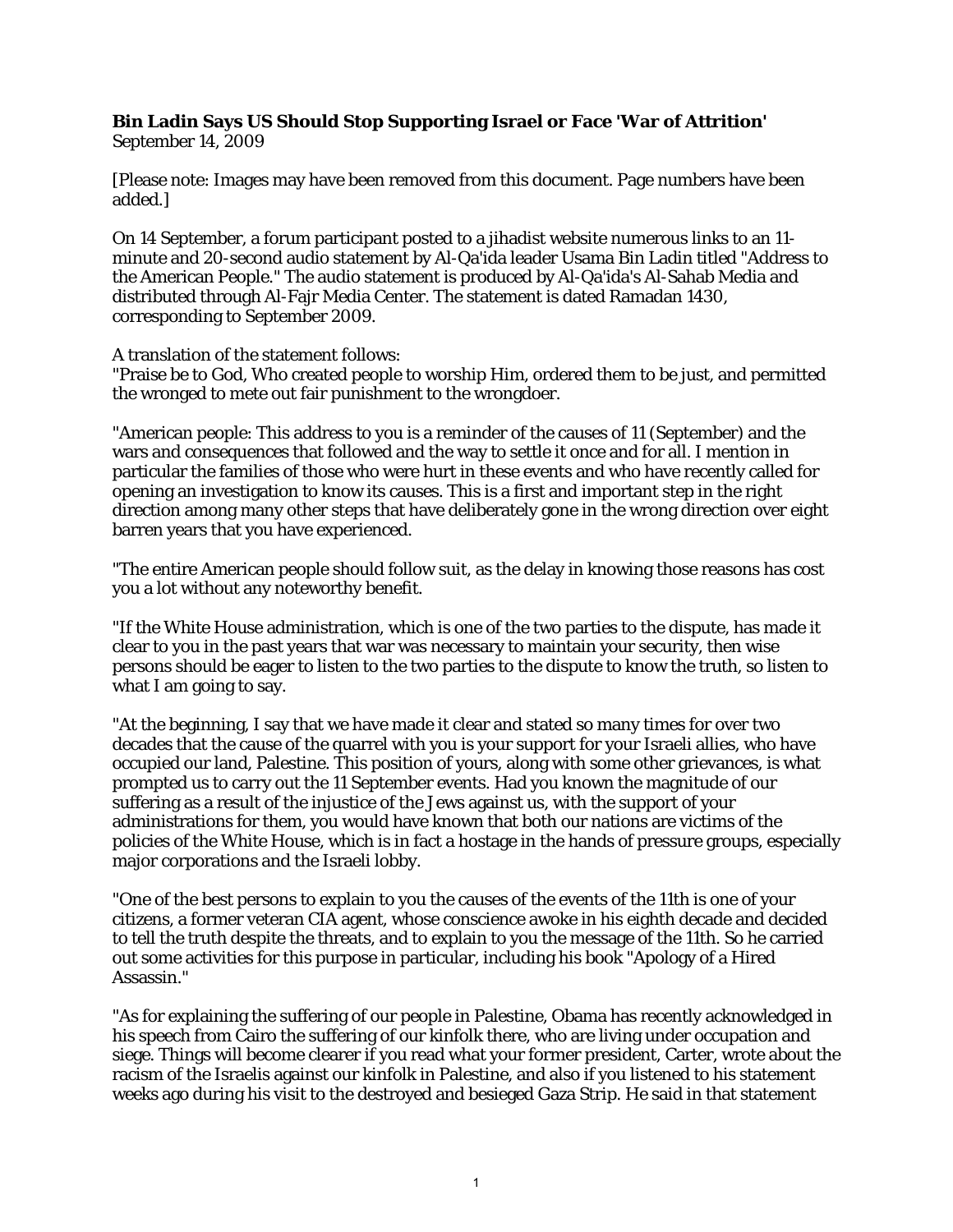that the people of Gaza are treated more as animals than human beings. For us God suffices, and He is the best disposer of affairs.

"We should have a lengthy pause at this point. Any person with an iota of mercy in his heart cannot but sympathize with those oppressed elderly, women, and children living under the deadly siege. Above that, the Zionists pound them with US-made incendiary phosphorous bombs. Life there is tragic beyond limits, to the point that children die b etween the arms of their parents and doctors due to the lack of food and medicine and the power outages. It is indeed a disgrace for world politicians who are content with that, and their loyalists, who are behaving as such with prior knowledge and premeditation, and under the influence of the Israeli lobby in America. The details of that are explained by two of your fellow citizens. They are John Mearsheimer and Stephen Walt in their book "The Israel Lobby" in the United States.

"After reading the suggested books, you will know the truth and you will be severely shocked at the magnitude of deception that has been practiced against you. You will also know that those who make statements from inside the White House today and claim that your wars against us are necessary for your security are in fact working along the same line of Cheney and Bush, and propagating the former policies of intimidation to market the interests of the relevant major corporations, at the expense of your blood and economy. Those in fact are the ones who are imposing wars on you, not the mujahidin. We are just defending our right to liberate our land.

"If you thoroughly consider your situation, you will know that the White House is occupied by pressure groups. You should have made efforts to liberate it rather than fight to liberate Iraq, as Bush claimed. The White House leader, under such circumstances, and regardless of who he is, is like a train driver who cannot but travel on the railways designed by these pressure groups. Otherwise, his way would be blocked and he would fear that his destiny would be like that of former President Kennedy and his brother.

"In a nutshell, it is time to free yourselves from fear and intellectual terrorism being practiced against you by the neoconservatives and the Israeli lobby. You should put the file of your alliance with the Israelis on the table of discussion. You should ask yourselves the following question so that you can determine your position: Do you like the Israelis' security, sons, and economy more than your security, blood, sons, money, jobs, houses, economy, and reputation? If you choose your security and stopping the wars -- and this has been shown by opinion polls - then this requires that you act to stop those who are tampering with our security on your end. We are prepared to respond to this option on sound and fair foundations that have been mentioned before.

"Here is an important point that we should pay attention to with regard to war and stopping it. When Bush assumed power and appointed a defense secretary who had made the biggest contribution to killing more than two million persecuted villagers in Vietnam, sane people predicted that Bush was preparing for new massacres in his era. This was what took place in Iraq and Afghanistan. When Obama assumed power and kept the men of Cheney and Bush - namely, the senior officials in the Defense Department, like Gates, Mullen, and Petraeus -- sane people knew that Obama is a weak person who will not be able to stop the war as he had promised and that he would procrastinate as much as possible. If he were to decide, then he would hand over command to the generals who oppose this aimless war, like the former commander of troops in Iraq, General Sanchez, and the commander of the Central Command who was forced by Bush to resign shortly before leaving the White House due to his opposition to the war. He appointed instead of him a person who would escalate the war. Under the cover of his readiness to cooperate with the Republicans, Obama made the biggest trick as he kept the